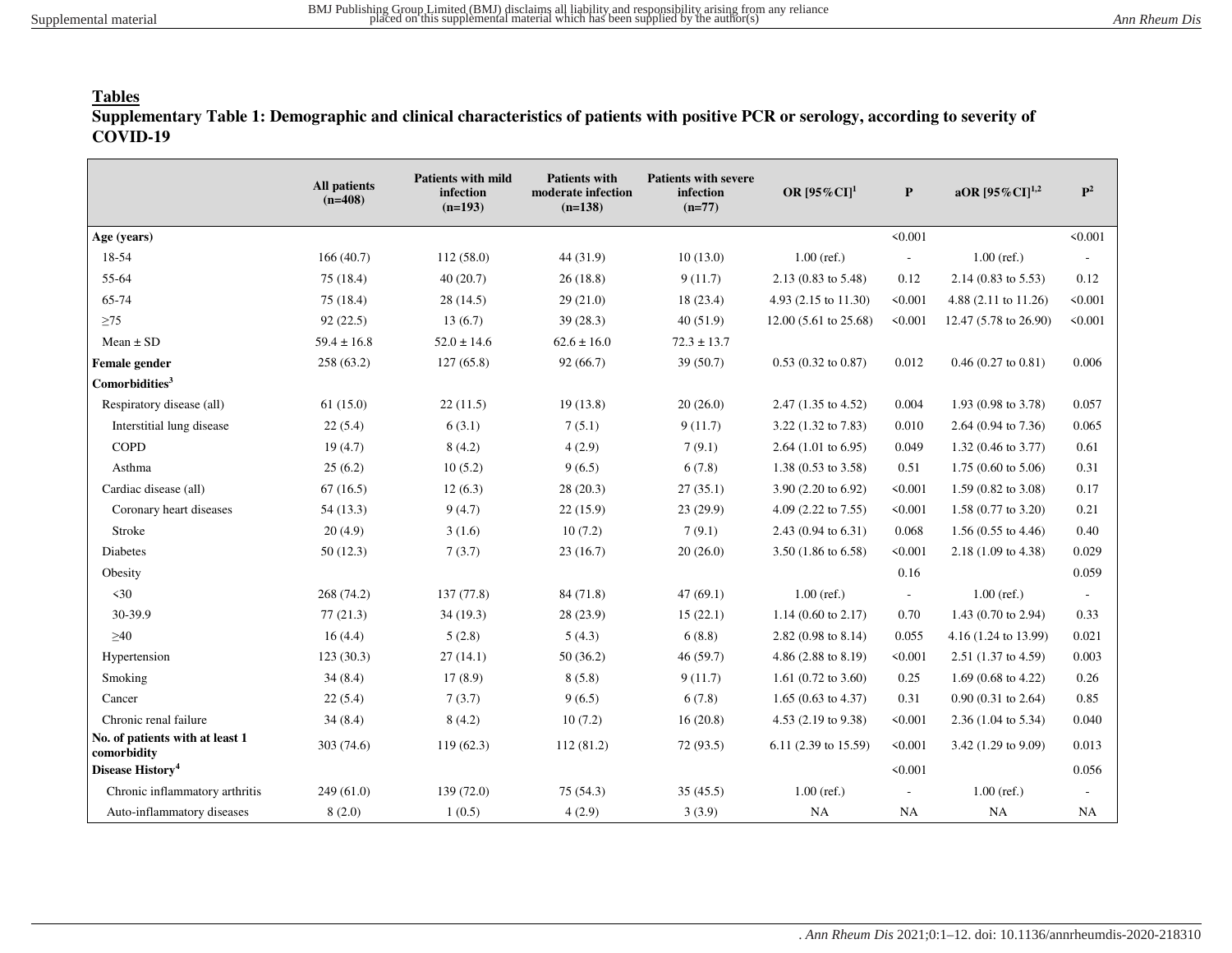| Vasculitis                    | 50(12.3)  | (5.7)    | 19(13.8) | 20(26.0)  | $4.06(2.08 \text{ to } 7.88)$  | $\leq 0.001$ | $2.39(1.14 \text{ to } 4.98)$ | 0.021 |
|-------------------------------|-----------|----------|----------|-----------|--------------------------------|--------------|-------------------------------|-------|
| Systemic auto-immune diseases | 77 (18.9) | 34(17.6) | 30(21.7) | 13 (16.9) | 1.27 $(0.62 \text{ to } 2.46)$ | 0.50         | $1.58(0.73 \text{ to } 3.30)$ | 0.24  |

Values are presented as frequency (percentage) unless otherwise indicated.

<sup>1</sup>Odds-ratio were calculated for patients with severe infection, using patients with mild or moderate infection as reference. <sup>2</sup>Adjusted for age and sex. <sup>3</sup>2 missing value for comorbidities except for obesity where 47 v missing.<sup>4</sup>Penalized logistic regression (Firth method) was used due to low number of patients (n<5) in an analyzed group.

Abbreviations: COPD, chronic obstructive pulmonary disease; OR, odds-ratio; CI, confidence interval; SD, standard deviation; NA, not applicable when <10/408 patients or when 0 patients with severe infection.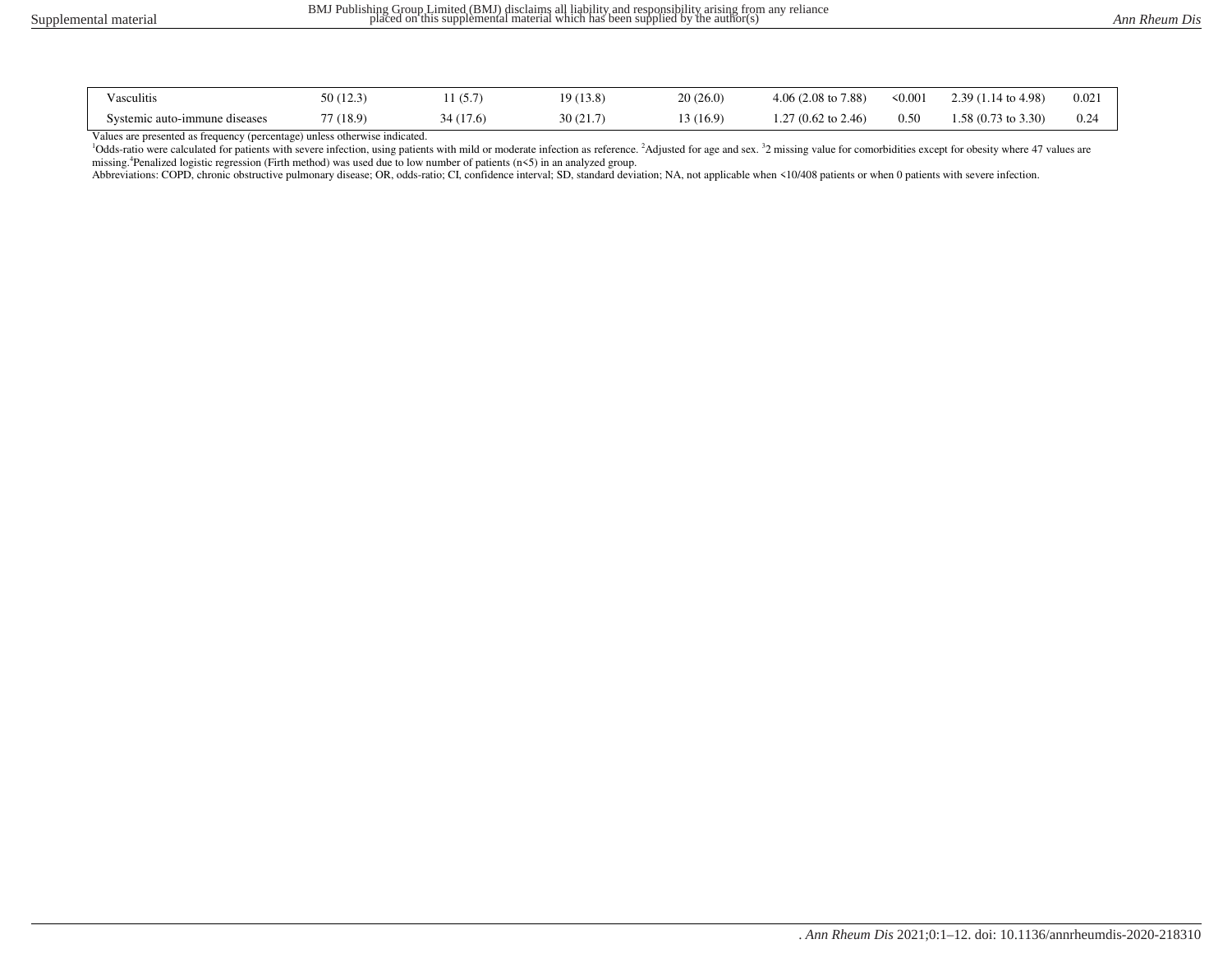|  |  |  | Supplementary Table 2: Treatments of patients with positive PCR or serology, according to severity of COVID-19 |
|--|--|--|----------------------------------------------------------------------------------------------------------------|
|  |  |  |                                                                                                                |

|                                                              | All<br>patients<br>$(n=408)$ | <b>Patients with mild</b><br>infection<br>$(n=193)$ | <b>Patients with</b><br>moderate infection<br>$(n=138)$ | <b>Patients with severe</b><br>infection<br>$(n=77)$ | OR $[95\%$ CI] <sup>1</sup>   | $\mathbf{P}$ | aOR $[95\%$ CI] <sup>1,2</sup> | ${\bf P}^2$ |
|--------------------------------------------------------------|------------------------------|-----------------------------------------------------|---------------------------------------------------------|------------------------------------------------------|-------------------------------|--------------|--------------------------------|-------------|
| Rheumatic or inflammatory disease<br>treatments <sup>3</sup> |                              |                                                     |                                                         |                                                      |                               |              |                                |             |
| Corticosteroid                                               | 158 (38.8)                   | 46(23.8)                                            | 68 (49.3)                                               | 44 (57.9)                                            | $2.62$ (1.57 to 4.35)         | < 0.001      | 1.72 $(0.98 \text{ to } 3.04)$ | 0.059       |
| Daily prednisone doses $\geq 10$ mg or equivalent            | 55(35.0)                     | 15(32.6)                                            | 21(31.3)                                                | 19(43.2)                                             | $1.63$ (0.80 to 3.33)         | 0.18         | 1.40 $(0.64 \text{ to } 3.04)$ | 0.40        |
| NSAIDS <sup>4</sup>                                          | 29(7.1)                      | 20(10.4)                                            | 8(5.8)                                                  | 1(1.3)                                               | $0.21$ (0.02 to 0.83)         | 0.072        | $0.43$ (0.05 to 1.77)          | 0.33        |
| Colchicine <sup>4</sup>                                      | 19(4.7)                      | 8(4.1)                                              | 7(5.1)                                                  | 4(5.3)                                               | $1.27(0.38 \text{ to } 3.47)$ | 0.67         | $2.27(0.57 \text{ to } 7.90)$  | 0.22        |
| Hydroxychloroquine <sup>4</sup>                              | 32(7.9)                      | 18(9.3)                                             | 11(8.0)                                                 | 3(3.9)                                               | $0.49$ (0.13 to 1.35)         | 0.22         | $0.76$ (0.19 to 2.35)          | 0.66        |
| Methotrexate                                                 | 156(38.3)                    | 83 (43.0)                                           | 48 (34.8)                                               | 25(32.9)                                             | $0.75(0.44 \text{ to } 1.27)$ | 0.28         | $1.79(0.44 \text{ to } 1.40)$  | 0.42        |
| Leflunomide                                                  | 11(2.7)                      | 5(2.6)                                              | 6(4.3)                                                  | $\overline{0}$                                       | NA                            | NA           | <b>NA</b>                      | NA          |
| Sulfasalazine                                                | 4(1.0)                       | 1(0.5)                                              | 3(2.2)                                                  | $\Omega$                                             | NA                            | NA           | <b>NA</b>                      | <b>NA</b>   |
| Mycophenolate Mofetil / mycophenolic acid                    | 9(2.2)                       | 3(1.6)                                              | 4(2.9)                                                  | 2(2.6)                                               | <b>NA</b>                     | <b>NA</b>    | <b>NA</b>                      | NA          |
| Azathioprine                                                 | 6(1.5)                       | 3(1.6)                                              | 2(1.4)                                                  | 1(1.3)                                               | <b>NA</b>                     | NA           | <b>NA</b>                      | NA          |
| IgIV                                                         | 6(1.5)                       | 2(1.0)                                              | 2(1.4)                                                  | 2(2.6)                                               | NA                            | NA           | <b>NA</b>                      | NA          |
| <b>Biologics</b>                                             |                              |                                                     |                                                         |                                                      |                               |              |                                |             |
| anti-TNF                                                     | 90(22.1)                     | 67(34.7)                                            | 18(13.0)                                                | 5(6.6)                                               | $0.20(0.08 \text{ to } 0.52)$ | < 0.001      | $0.42$ (0.16 to 1.15)          | 0.090       |
| anti- $IL64$                                                 | 13(3.2)                      | 6(3.1)                                              | 5(3.6)                                                  | 2(2.6)                                               | $0.94$ (0.18 to 3.26)         | 0.93         | $0.65$ (0.12 to 2.53)          | 0.58        |
| Rituximab                                                    | 21(5.2)                      | 6(3.1)                                              | 5(3.6)                                                  | 10(13.2)                                             | 4.41 (1.80 to 10.80)          | 0.001        | $6.35(2.23 \text{ to } 18.11)$ | < 0.001     |
| anti- $IL17a4$                                               | 16(3.9)                      | 10(5.2)                                             | 4(2.9)                                                  | 2(2.6)                                               | $0.73$ (0.14 to 2.47)         | 0.67         | 1.96 (0.36 to 7.32)            | 0.38        |
| anti-IL1                                                     | 5(1.2)                       | $\overline{0}$                                      | 3(2.2)                                                  | 2(2.6)                                               | NA                            | NA           | <b>NA</b>                      | <b>NA</b>   |
| Abatacept <sup>4</sup>                                       | 14(3.4)                      | 6(3.1)                                              | 7(5.1)                                                  | 1(1.3)                                               | $0.47(0.05 \text{ to } 1.96)$ | 0.40         | $0.32$ (0.03 to 1.56)          | 0.24        |
| JAK inhibitor                                                | 9(2.2)                       | 2(1.0)                                              | 3(2.2)                                                  | 4(5.3)                                               | NA                            | NA           | <b>NA</b>                      | NA          |
| Other biologic                                               | 9(2.2)                       | 4(2.1)                                              | 5(3.6)                                                  | $\boldsymbol{0}$                                     | NA                            | <b>NA</b>    | <b>NA</b>                      | NA          |

Values are presented as frequency (percentage).

<sup>1</sup> Odds-ratio were calculated for patients with severe infection, using patients with mild or moderate infection as reference. <sup>2</sup>Adjusted for age and sex. <sup>3</sup>1 missing value. <sup>4</sup> Penalized logistic regression (Firth meth due to low number of patients (n<5) in an analyzed group.

Abbreviations: OR, odds-ratio; CI, confidence interval; NA, not applicable when <10/408 patients or 0 patients with moderate or severe infection.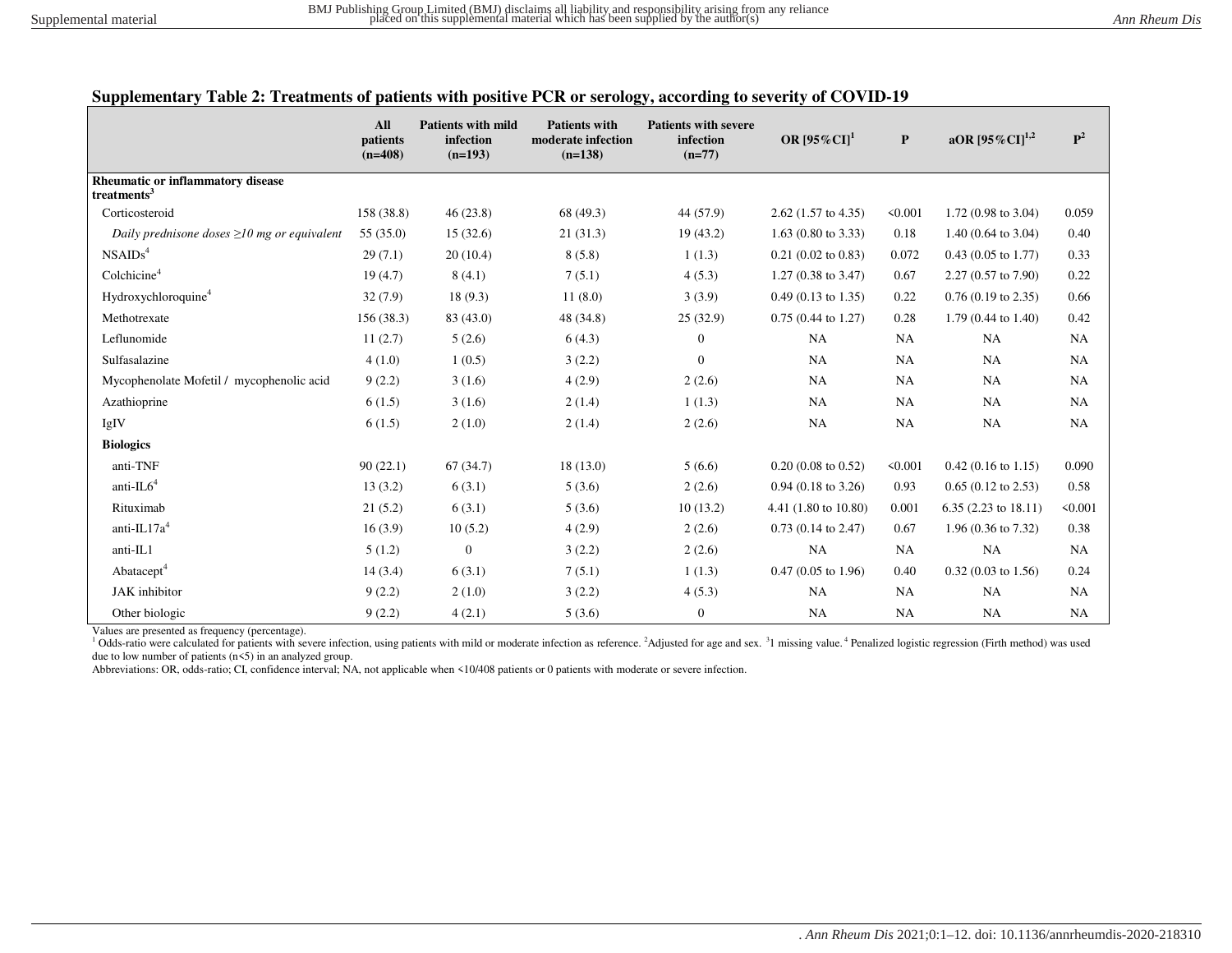|                                                | <b>All patients</b><br>$(n=213)$ | <b>Patients with mild</b><br>infection<br>$(n=129)$ | <b>Patients with</b><br>moderate infection<br>$(n=55)$ | <b>Patients with severe</b><br>infection<br>$(n=29)$ | OR $[95\%$ CI] <sup>1</sup>     | P                        | aOR $[95\%$ CI] <sup>1,2</sup> | $\mathbf{P}^2$ |
|------------------------------------------------|----------------------------------|-----------------------------------------------------|--------------------------------------------------------|------------------------------------------------------|---------------------------------|--------------------------|--------------------------------|----------------|
| Age <sup>3</sup> (years)                       |                                  |                                                     |                                                        |                                                      |                                 | < 0.001                  |                                | < 0.001        |
| 18-54                                          | 70 (32.9)                        | 58 (45.0)                                           | 10(18.2)                                               | 2(6.9)                                               | $1.00$ (ref.)                   | $\overline{\phantom{a}}$ | $1.00$ (ref.)                  |                |
| 55-64                                          | 53 (24.9)                        | 43(33.3)                                            | 8(14.5)                                                | 2(6.9)                                               | 1.33 (0.20 to 8.88)             | 0.76                     | 1.24 $(0.19 \text{ to } 8.31)$ | 0.82           |
| 65-74                                          | 44(20.7)                         | 22(17.1)                                            | 15(27.3)                                               | 7(24.1)                                              | 5.48 (1.38 to 30.51)            | 0.026                    | 5.00 (1.25 to 27.98)           | 0.035          |
| $\geq 75$                                      | 46(21.6)                         | 6(4.7)                                              | 22(40.0)                                               | 18(62.1)                                             | 17.79 (5.17 to 93.32)           | < 0.001                  | 16.89 (4.90 to 88.60)          | < 0.001        |
| Mean $\pm$ SD                                  | $61.0 \pm 15.2$                  | $54.3 \pm 12.4$                                     | $68.7 \pm 13.8$                                        | $76.0 \pm 10.9$                                      |                                 |                          |                                |                |
| Female gender                                  | 156(73.2)                        | 100(77.5)                                           | 38 (69.1)                                              | 18(62.1)                                             | $0.55(0.24 \text{ to } 1.24)$   | 0.15                     | $0.59(0.23 \text{ to } 1.47)$  | 0.26           |
| Comorbidities <sup>4</sup>                     |                                  |                                                     |                                                        |                                                      |                                 |                          |                                |                |
| Respiratory disease (all)                      | 30(14.2)                         | 11(8.6)                                             | 13(23.6)                                               | 6(20.7)                                              | 1.73 $(0.64 \text{ to } 4.68)$  | 0.28                     | 1.30 (0.42 to 4.07)            | 0.65           |
| Interstitial lung disease                      | 7(3.3)                           | 1(0.8)                                              | 3(5.5)                                                 | 3(10.3)                                              | NA                              | <b>NA</b>                | <b>NA</b>                      | <b>NA</b>      |
| COPD <sup>3</sup>                              | 11(5.2)                          | 4(3.1)                                              | 5(9.1)                                                 | 2(6.9)                                               | 1.67 (0.31 to 6.30)             | 0.51                     | $0.78$ (0.13 to 3.45)          | 0.77           |
| Asthma <sup>3</sup>                            | 14(6.6)                          | 6(4.7)                                              | 6(10.9)                                                | 2(6.9)                                               | $1.25(0.23 \text{ to } 4.48)$   | 0.77                     | 1.46 $(0.21$ to 7.53)          | 0.68           |
| Cardiac disease (all)                          | 32(15.1)                         | 4(3.1)                                              | 17(30.9)                                               | 11(37.9)                                             | 4.72 (1.96 to 11.33)            | < 0.001                  | $1.27(0.46 \text{ to } 3.56)$  | 0.65           |
| Coronary heart diseases                        | 26(12.3)                         | 3(2.3)                                              | 14(25.5)                                               | 9(31.0)                                              | 4.39 $(1.73 \text{ to } 11.16)$ | 0.002                    | $1.04$ (0.35 to 3.14)          | 0.94           |
| Stroke                                         | 9(4.2)                           | 1(0.8)                                              | 5(9.1)                                                 | 3(10.3)                                              | NA                              | <b>NA</b>                | NA                             | NA             |
| Diabetes                                       | 26(12.3)                         | 7(5.5)                                              | 12(21.8)                                               | 7(24.1)                                              | 2.75 (1.04 to 7.28)             | 0.042                    | 1.24 (0.41 to 3.73)            | 0.70           |
| Obesity <sup>3</sup>                           |                                  |                                                     |                                                        |                                                      |                                 | 0.008                    |                                | 0.008          |
| $\leq 30$                                      | 146 (78.9)                       | 96(82.1)                                            | 36(78.3)                                               | 14(63.6)                                             | $1.00$ (ref.)                   | $\blacksquare$           | $1.00$ (ref.)                  |                |
| 30-39.9                                        | 33 (17.9)                        | 19(16.2)                                            | 10(21.7)                                               | 4(18.2)                                              | 1.39 (0.40 to 4.06)             | 0.57                     | 1.73 (0.46 to 5.85)            | 0.40           |
| $\geq 40$                                      | 6(3.2)                           | 2(1.7)                                              | $\boldsymbol{0}$                                       | 4(18.2)                                              | <b>NA</b>                       | <b>NA</b>                | <b>NA</b>                      | <b>NA</b>      |
| Hypertension                                   | 74 (34.9)                        | 28 (21.9)                                           | 25(45.5)                                               | 21(72.4)                                             | 6.44 (2.69 to 15.44)            | < 0.001                  | 3.36 $(1.23 \text{ to } 8.60)$ | 0.017          |
| Smoking <sup>3</sup>                           | 20(9.4)                          | 13(10.2)                                            | 5(9.1)                                                 | 2(6.9)                                               | $0.81(0.16 \text{ to } 2.78)$   | 0.77                     | 1.21 (0.20 to $5.14$ )         | 0.81           |
| Cancer                                         | 14(6.6)                          | 4(3.1)                                              | 5(9.1)                                                 | 5(17.2)                                              | 4.03 (1.25 to 13.02)            | 0.020                    | 3.06 (0.77 to 12.21)           | 0.11           |
| Chronic renal failure                          | 8(3.8)                           | 2(1.6)                                              | 1(1.8)                                                 | 5(17.2)                                              | NA                              | <b>NA</b>                | <b>NA</b>                      | <b>NA</b>      |
| No. of patients with at least 1<br>comorbidity | 159 (75.0)                       | 82(64.1)                                            | 49 (89.1)                                              | 28 (96.6)                                            | 11.11 (1.47 to 83.81)           | 0.020                    | 4.39 (0.54 to 35.39)           | 0.17           |

| Supplementary Table 3: Demographic and clinical characteristics of rheumatoid arthritis patients according to severity of COVID-19 |  |  |  |  |
|------------------------------------------------------------------------------------------------------------------------------------|--|--|--|--|
|------------------------------------------------------------------------------------------------------------------------------------|--|--|--|--|

Values are presented as frequency (percentage) unless otherwise indicated.

<sup>1</sup>Odds-ratio were calculated for patients with severe infection, using patients with mild or moderate infection as reference. <sup>2</sup>Adjusted for age and sex. <sup>3</sup>Penalized logistic regression (Firth method) was used due to lo of patients  $(n \le 5)$  in an analyzed group. <sup>4</sup>1 missing value for comorbidities except for obesity where 28 values are missing.

Abbreviations: OR, odds-ratio; CI, confidence interval; SD, standard deviation; NA, not applicable when <10/213 patients or 0 patients with moderate or severe infection.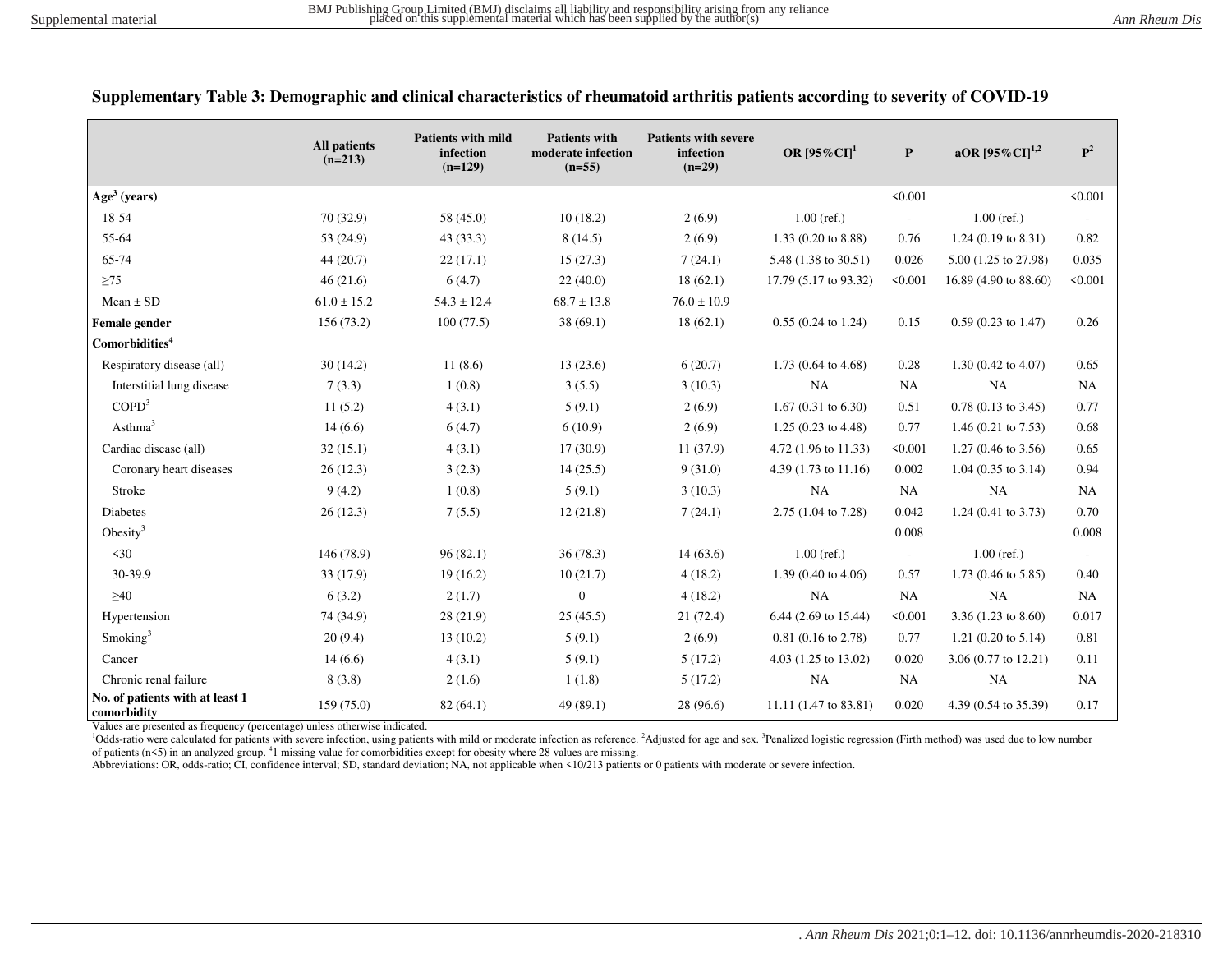### **Supplementary Table 4: Treatments of rheumatoid arthritis patients according to severity of COVID-19**

|                                                   | All patients<br>$(n=213)$ | <b>Patients with</b><br>mild infection<br>$(n=129)$ | <b>Patients with</b><br>moderate infection<br>$(n=55)$ | <b>Patients with severe</b><br>infection<br>$(n=29)$ | OR $[95\%$ CI] <sup>1</sup>    | $\mathbf{P}$ | aOR $[95\%CI]^{1,2}$           | $\mathbf{P}^2$ |
|---------------------------------------------------|---------------------------|-----------------------------------------------------|--------------------------------------------------------|------------------------------------------------------|--------------------------------|--------------|--------------------------------|----------------|
|                                                   |                           |                                                     |                                                        |                                                      |                                |              |                                |                |
| Corticosteroid                                    | 72 (34.0)                 | 31(24.0)                                            | 23(41.8)                                               | 18(64.3)                                             | 4.33 (1.88 to 9.99)            | 50.001       | $2.57(1.01 \text{ to } 6.52)$  | 0.047          |
| Daily prednisone doses $\geq 10$ mg or equivalent | 13(18.1)                  | 3(9.7)                                              | 3(13.0)                                                | 7(38.9)                                              | $5.09(1.43 \text{ to } 18.17)$ | 0.012        | $4.10(0.99)$ to $16.96$        | 0.051          |
| NSAIDS <sup>4</sup>                               | 22(10.4)                  | 19(14.7)                                            | 3(5.5)                                                 | $\theta$                                             | NA                             | <b>NA</b>    | <b>NA</b>                      | <b>NA</b>      |
| Hydroxychloroquine <sup>4</sup>                   | 10(4.7)                   | 5(3.9)                                              | 3(5.5)                                                 | 2(7.1)                                               | $1.96(0.36 \text{ to } 7.59)$  | 0.39         | 5.13 (0.77 to 29.07)           | 0.079          |
| Methotrexate                                      | 131(61.8)                 | 86 (66.7)                                           | 31(56.4)                                               | 14(50.0)                                             | $0.57(0.26 \text{ to } 1.27)$  | 0.17         | $0.49(0.20 \text{ to } 1.20)$  | 0.12           |
| Leflunomide                                       | 18(8.5)                   | 13(10.1)                                            | 5(9.1)                                                 | $\mathbf{0}$                                         | NA                             | <b>NA</b>    | <b>NA</b>                      | <b>NA</b>      |
| Sulfasalazine                                     | 1(0.5)                    | $\mathbf{0}$                                        | 1(1.8)                                                 | $\boldsymbol{0}$                                     | NA                             | <b>NA</b>    | <b>NA</b>                      | <b>NA</b>      |
| <b>Biologics</b>                                  |                           |                                                     |                                                        |                                                      |                                |              |                                |                |
| anti-TNF <sup>4</sup>                             | 50(23.6)                  | 41(31.8)                                            | 8(14.5)                                                | 1(3.6)                                               | $0.15(0.02 \text{ to } 0.60)$  | 0.028        | $0.33(0.04 \text{ to } 1.47)$  | 0.22           |
| anti- $IL64$                                      | 17(8.0)                   | 14(10.9)                                            | 2(3.6)                                                 | 1(3.6)                                               | $0.56(0.06 \text{ to } 2.38)$  | 0.52         | $0.89(0.08 \text{ to } 4.95)$  | 0.91           |
| Rituximab <sup>4</sup>                            | 13(6.1)                   | 7(5.4)                                              | 3(5.5)                                                 | 3(10.7)                                              | $2.28(0.55 \text{ to } 7.61)$  | 0.22         | $5.97(1.18 \text{ to } 27.63)$ | 0.027          |
| Abatacept <sup>4</sup>                            | 16(7.5)                   | 9(7.0)                                              | 6(10.9)                                                | 1(3.6)                                               | $0.60$ (0.06 to 2.56)          | 0.57         | $0.45(0.04 \text{ to } 2.45)$  | 0.43           |
| JAK inhibitor <sup>4</sup>                        | 17(8.0)                   | 9(7.0)                                              | 4(7.3)                                                 | 4(14.3)                                              | $2.33(0.67 \text{ to } 6.95)$  | 0.16         | $2.79(0.68 \text{ to } 10.39)$ | 0.14           |
| Other biologic                                    | 2(0.9)                    | 2(1.6)                                              | $\mathbf{0}$                                           | $\boldsymbol{0}$                                     | NA                             | <b>NA</b>    | <b>NA</b>                      | <b>NA</b>      |

Values are presented as frequency (percentage).

<sup>1</sup> Odds-ratio were calculated for patients with severe infection, using patients with mild or moderate infection as reference. <sup>2</sup>Adjusted for age and sex. <sup>3</sup>1 missing value. <sup>4</sup> Penalized logistic regression (Firth meth due to low number of patients  $(n\leq 5)$  in an analyzed group.

Abbreviations: OR, odds-ratio; CI, confidence interval; NA, not applicable when <10/213 patients or 0 patients with moderate or severe infection.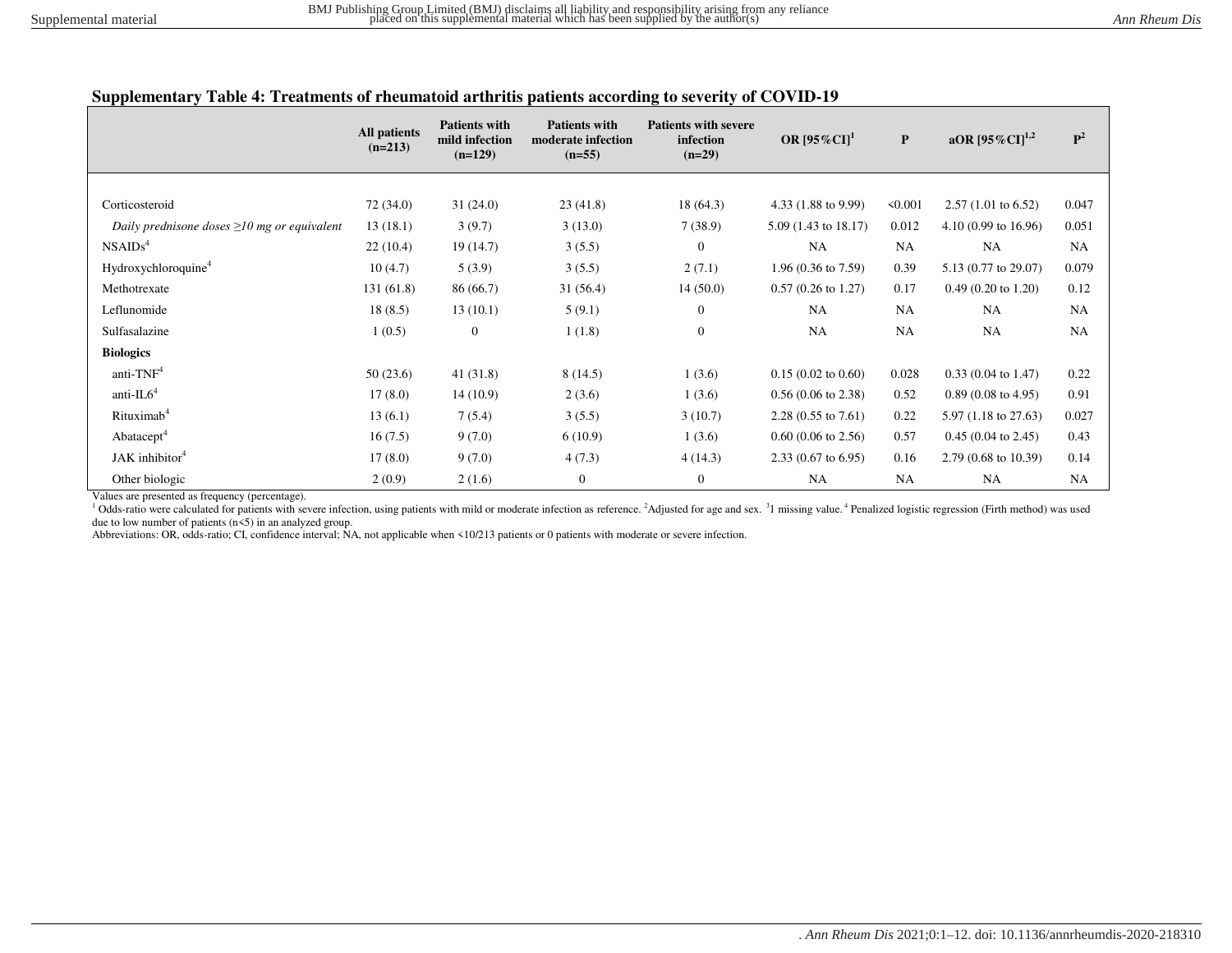|                                             | <b>Outpatients</b><br>$(n=438)$ | <b>Inpatients</b><br>$(n=256)$ | OR $[95\%CI]$ <sup>1</sup>     | $\mathbf{P}$             | aOR $[95\%$ CI] <sup>1,2</sup> | $\mathbf{P}^2$           |
|---------------------------------------------|---------------------------------|--------------------------------|--------------------------------|--------------------------|--------------------------------|--------------------------|
| Age (years)                                 |                                 |                                |                                | < 0.001                  |                                | < 0.001                  |
| 18-54                                       | 268(61.2)                       | 68 (26.6)                      | $1.00$ (ref.)                  |                          | $1.00$ (ref.)                  |                          |
| 55-64                                       | 95(21.7)                        | 43(16.8)                       | 1.78 (1.14 to 279)             | 0.011                    | 1.80 (1.14 to 2.82)            | 0.011                    |
| 65-74                                       | 52(11.9)                        | 55(21.5)                       | 4.17 $(2.62 \text{ to } 6.62)$ | < 0.001                  | 4.06 $(2.55 \text{ to } 6.47)$ | < 0.001                  |
| $\geq$ 75                                   | 23(5.3)                         | 90(35.2)                       | 15.42 (9.08 to 26.19)          | < 0.001                  | 15.51 (9.11 to 26.40)          | < 0.001                  |
| $Mean \pm SD$                               | $50.6 \pm 13.9$                 | $65.4 \pm 16.1$                |                                |                          |                                |                          |
| Female gender                               | 309 (70.6)                      | 153 (59.8)                     | $0.62$ (0.45 to 0.86)          | 0.004                    | $0.63$ (0.44 to 0.90)          | 0.012                    |
| Comorbidities <sup>3</sup>                  |                                 |                                |                                |                          |                                |                          |
| Respiratory disease (all)                   | 53(12.2)                        | 46(18.0)                       | $1.58(1.03 \text{ to } 2.43)$  | 0.036                    | 1.24 $(0.76 \text{ to } 2.02)$ | 0.38                     |
| Interstitial lung disease                   | 10(2.3)                         | 16(6.3)                        | 2.84 (1.27 to 6.36)            | 0.011                    | $2.36(0.92 \text{ to } 6.06)$  | 0.075                    |
| <b>COPD</b>                                 | 14(3.2)                         | 14(5.5)                        | $1.74$ (0.82 to 3.72)          | 0.15                     | $0.62$ (0.27 to 1.43)          | 0.26                     |
| Asthma                                      | 32(7.3)                         | 20(7.8)                        | $1.07(0.60 \text{ to } 1.91)$  | 0.82                     | 1.34 $(0.70 \text{ to } 2.57)$ | 0.37                     |
| Cardiac disease (all)                       | 22(5.0)                         | 63(24.6)                       | 6.14 (3.67 to 10.28)           | < 0.001                  | 2.41 (1.35 to 4.30)            | 0.003                    |
| Coronary heart diseases                     | 15(3.4)                         | 53(20.7)                       | 7.33 (4.03 to 13.31)           | < 0.001                  | 2.73 (1.40 to 5.30)            | 0.003                    |
| Stroke                                      | 7(1.6)                          | 18(7.0)                        | <b>NA</b>                      | NA                       | NA                             | NA                       |
| <b>Diabetes</b>                             | 12(2.8)                         | 50(19.5)                       | 8.58 (4.47 to 16.46)           | < 0.001                  | 5.37 (2.66 to 10.85)           | < 0.001                  |
| Obesity                                     |                                 |                                |                                | 0.032                    |                                | 0.027                    |
| $30$                                        | 303 (78.7)                      | 156 (70.9)                     | $1.00$ (ref.)                  | $\overline{\phantom{a}}$ | $1.00$ (ref.)                  | $\overline{\phantom{a}}$ |
| 30-39.9                                     | 74 (19.2)                       | 52(23.6)                       | $1.37(0.91)$ to $2.04$ )       | 0.13                     | 1.55 (0.99 to 2.44)            | 0.055                    |
| $\geq 40$                                   | 8(2.1)                          | 12(5.5)                        | NA                             | NA                       | <b>NA</b>                      | NA                       |
| Hypertension                                | 71(16.3)                        | 111(43.4)                      | 3.94 (2.76 to 5.61)            | < 0.001                  | 1.99 (1.33 to 2.98)            | < 0.001                  |
| Smoking                                     | 48(11.0)                        | 22(8.6)                        | $0.76(0.45 \text{ to } 1.29)$  | 0.31                     | $0.78$ (0.44 to 1.41)          | 0.42                     |
| Cancer                                      | 13(3.0)                         | 20(7.8)                        | 2.76 (1.35 to 5.64)            | 0.006                    | 1.56 $(0.70 \text{ to } 3.47)$ | 0.27                     |
| Chronic renal failure                       | 11(2.5)                         | 31(12.1)                       | 5.32 (2.63 to 10.79)           | < 0.001                  | 2.76 (1.26 to 6.04)            | 0.011                    |
| No. of patients with at least 1 comorbidity | 274 (62.8)                      | 218 (85.2)                     | 3.39 (2.28 to 5.04)            | < 0.001                  | $2.05(1.33 \text{ to } 3.14)$  | 0.001                    |
| <b>Disease History</b>                      |                                 |                                |                                | < 0.001                  |                                | < 0.001                  |
| Chronic inflammatory arthritis              | 325 (74.2)                      | 139(54.3)                      | $1.00$ (ref.)                  |                          | $1.00$ (ref.)                  |                          |
| Auto-inflammatory diseases                  | 5(1.14)                         | 7(2.7)                         | NA                             | NA                       | NA                             | $\rm NA$                 |
| Vasculitis                                  | 21(4.8)                         | 44 (17.2)                      | 4.90 (2.81 to 8.54)            | < 0.001                  | 2.61 (1.40 to 4.87)            | 0.003                    |
| Systemic auto-immune diseases               | 73(16.7)                        | 49 (19.1)                      | $1.57$ (1.04 to 2.37)          | 0.032                    | 2.06 (1.29 to 3.29)            | 0.003                    |

#### **Supplementary Table 5: Demographic and clinical characteristics according to hospitalization status**

Values are presented as frequency (percentage) unless otherwise indicated.

<sup>1</sup>Odds-ratio were calculated for inpatients, using outpatients as reference. <sup>2</sup>Adjusted for age and sex. <sup>32</sup> missing values for comorbidities except for obesity where 89 values are missing. Abbreviations: OR, odds-ratio; CI, confidence interval; SD, standard deviation; NA, not applicable when <10/438 patients.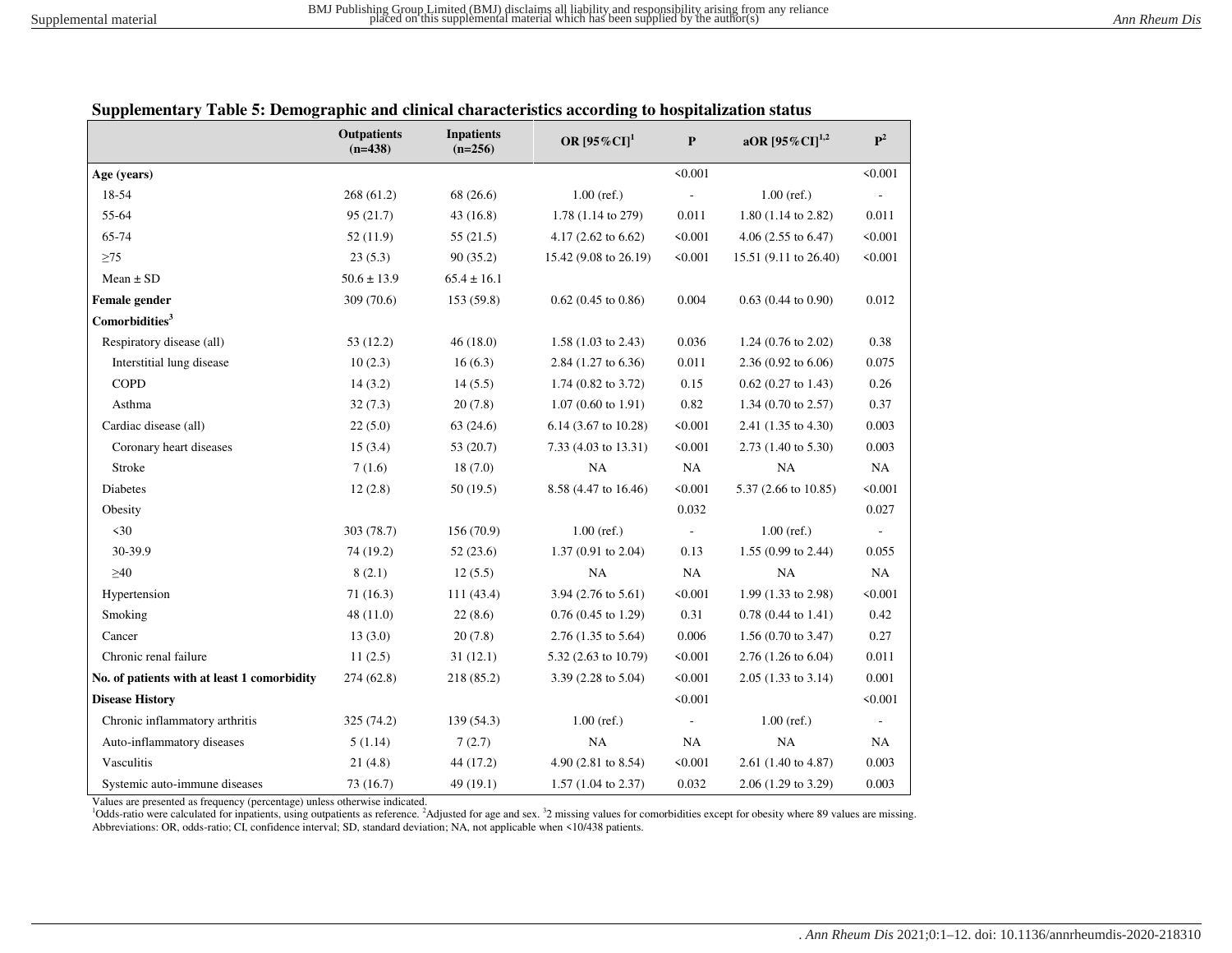# **Supplementary Table 6: Rheumatic and inflammatory disease treatments according to hospitalization status**

|                                                                     | Outpatient<br>$(n=438)$ | <b>Inpatient</b><br>$(n=256)$ | OR $[95\%$ CI] <sup>1</sup>   | ${\bf P}$ | aOR $[95\%$ CI] <sup>1,2</sup>  | $\mathbf{P}^2$ |
|---------------------------------------------------------------------|-------------------------|-------------------------------|-------------------------------|-----------|---------------------------------|----------------|
| <b>Rheumatic or inflammatory disease</b><br>treatments <sup>3</sup> |                         |                               |                               |           |                                 |                |
| Corticosteroid                                                      | 88 (20.1)               | 127(50.0)                     | 3.98 (2.83 to 5.58)           | < 0.001   | 2.76 (1.90 to 4.02)             | < 0.001        |
| Daily prednisone doses $\geq 10$ mg or equivalent                   | 28(31.8)                | 45(36.0)                      | $1.21(0.68 \text{ to } 2.15)$ | 0.53      | $1.01$ (0.53 to 1.92)           | 0.99           |
| <b>NSAIDs</b>                                                       | 61(13.9)                | 12(4.7)                       | $0.31(0.16 \text{ to } 0.58)$ | < 0.001   | $0.45(0.23 \text{ to } 0.89)$   | 0.021          |
| Colchicine                                                          | 12(2.7)                 | 12(4.7)                       | $1.76(0.78 \text{ to } 3.98)$ | 0.17      | 4.13 $(1.59 \text{ to } 10.74)$ | 0.004          |
| hydroxychloroquine                                                  | 40(9.1)                 | 17(6.7)                       | $0.71(0.40 \text{ to } 1.29)$ | 0.26      | 1.17 $(0.60 \text{ to } 2.28)$  | 0.65           |
| Methotrexate                                                        | 164(37.4)               | 88 (34.6)                     | $0.89$ (0.64 to 1.22)         | 0.46      | $0.71(0.50 \text{ to } 1.02)$   | 0.066          |
| Leflunomide                                                         | 19(4.3)                 | 8(3.1)                        | $0.72(0.31)$ to 1.66)         | 0.44      | $0.94$ $(0.38$ to $2.29)$       | 0.89           |
| Sulfasalazine                                                       | 5(1.1)                  | 4(1.6)                        | NA                            | NA        | NA                              | NA             |
| Mycophenolate Mofetil / mycophenolic acid                           | 9(2.1)                  | 7(2.8)                        | 1.35 (0.50 to 3.67)           | 0.56      | 3.22 (1.09 to 9.57)             | 0.035          |
| Azathioprine                                                        | 5(1.1)                  | 4(1.6)                        | NA                            | NA        | NA                              | NA             |
| IgIV                                                                | 3(0.7)                  | 4(1.6)                        | NA                            | NA        | NA                              | NA             |
| <b>Biologics</b>                                                    |                         |                               |                               |           |                                 |                |
| anti-TNF                                                            | 170 (38.8)              | 32(12.6)                      | $0.23$ (0.15 to 0.35)         | < 0.001   | $0.35(0.22 \text{ to } 0.55)$   | < 0.001        |
| anti-IL6                                                            | 19(4.3)                 | 7(2.8)                        | $0.63(0.26 \text{ to } 1.51)$ | 0.30      | $0.56(0.21 \text{ to } 1.49)$   | 0.24           |
| Rituximab                                                           | 16(3.7)                 | 18(7.1)                       | $2.01$ (1.01 to 4.02)         | 0.048     | 1.95 (0.90 to 4.23)             | 0.091          |
| anti-IL17a                                                          | 19(4.3)                 | 8(3.1)                        | $0.72(0.31 \text{ to } 1.66)$ | 0.44      | 1.45 (0.60 to 3.53)             | 0.41           |
| anti-IL1                                                            | 3(0.7)                  | 5(2.0)                        | NA                            | NA        | <b>NA</b>                       | NA             |
| anti-IL4/IL13                                                       | 1(0.2)                  | 0(0.0)                        | NA                            | NA        | NA                              | NA             |
| abatacept                                                           | 10(2.3)                 | 8(3.1)                        | 1.39 (0.54 to 3.57)           | 0.49      | 1.24 (0.43 to $3.60$ )          | 0.69           |
| <b>JAK</b> inhibitor                                                | 13(3.0)                 | 8(3.1)                        | $1.06(0.44 \text{ to } 2.60)$ | 0.89      | $0.94$ $(0.35$ to $2.53)$       | 0.91           |
| Other biologic                                                      | 11(2.5)                 | 5(2.0)                        | $0.78$ $(0.27$ to $2.27)$     | 0.65      | $0.89(0.28 \text{ to } 2.81)$   | 0.84           |

Values are presented as frequency (percentage).

<sup>1</sup>Odds-ratio were calculated for inpatients, using outpatients as reference. <sup>2</sup>Adjusted for age and sex.<sup>3</sup>2 missing values.

Abbreviations: OR, odds-ratio; CI, confidence interval; NA, not applicable when <10/438 patients.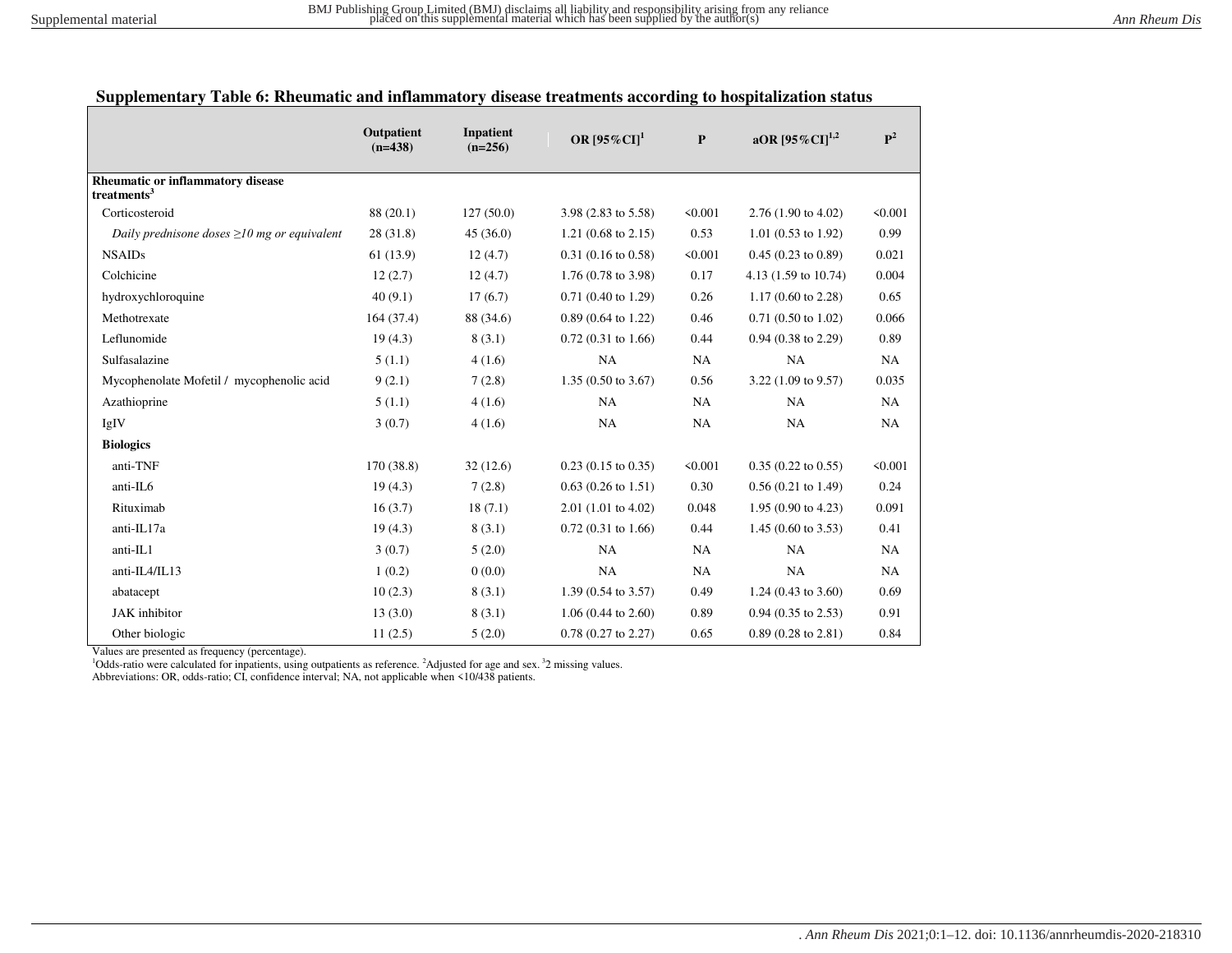### **Supplementary Table 7: Multivariable analyses for hospitalization status**

|                                |         | Imputed analysis <sup>1</sup> ( $n=694$ ) |           |                          | Available case analysis (n=601) |                          |
|--------------------------------|---------|-------------------------------------------|-----------|--------------------------|---------------------------------|--------------------------|
| <b>Variable</b>                | n/N     | <b>OR [95%CI]</b>                         | ${\bf P}$ | n/N                      | <b>OR [95%CI]</b>               | ${\bf P}$                |
| Age                            | 256/694 | $1.05(1.04 \text{ to } 1.07)$             | < 0.001   | 218/601                  | $1.05(1.04 \text{ to } 1.06)$   | < 0.001                  |
| Female gender                  | 153/462 | $0.65(0.43 \text{ to } 0.99)$             | 0.046     | 129/365                  | $0.62(0.41 \text{ to } 0.93)$   | 0.21                     |
| <b>Diabetes</b>                | 50/62   | 4.33 $(2.07 \text{ to } 9.07)$            | < 0.001   | 44/55                    | 4.39 $(2.08 \text{ to } 9.27)$  | < 0.001                  |
| BMI                            | 256/694 | $1.06(1.02 \text{ to } 1.10)$             | 0.002     | 218/601                  | $1.06(1.02 \text{ to } 1.09)$   | 0.003                    |
| <b>Disease History</b>         |         |                                           | 0.039     |                          |                                 | $\overline{\phantom{a}}$ |
| Chronic inflammatory arthritis | 139/464 | $1.00$ (ref.)                             |           | $\overline{\phantom{a}}$ |                                 | $\overline{\phantom{a}}$ |
| Auto-inflammatory diseases     | 7/12    | $6.37(1.45 \text{ to } 28.05)$            | 0.014     |                          |                                 |                          |
| Vasculitis                     | 44/65   | $1.60(0.76 \text{ to } 3.31)$             | 0.21      |                          |                                 |                          |
| Systemic auto-immune diseases  | 49/122  | $1.51$ (0.87 to 2.62)                     | 0.15      | $\overline{\phantom{a}}$ | $\overline{\phantom{a}}$        |                          |
| <b>Corticosteroids</b>         | 128/216 | $1.94$ (1.24 to 3.05)                     | 0.004     | 108/188                  | $2.25(1.47 \text{ to } 3.45)$   | < 0.001                  |
| Colchicine                     | 12/24   | $3.34(1.14 \text{ to } 9.79)$             | 0.028     | 12/22                    | 3.87 $(1.39 \text{ to } 10.75)$ | 0.009                    |
| <b>Anti-TNF</b>                | 32/202  | $0.55(0.32 \text{ to } 0.95)$             | 0.031     | 28/175                   | $0.47(0.28 \text{ to } 0.78)$   | 0.003                    |

Odds-ratio were calculated using multivariable penalized logistic regression models (Firth method), using a forward selection method, with patients with mild or moderate infection as reference. Only variables selected by the model are presented. Full model included age, sex, cardiac disease, diabetes, BMI, hypertension, chronic renal failure, disease history, corticosteroids, NSAIDs, colchicine, Mycophenolate Mofetil / mycophenolic acid and anti-TNF.

n / N indicates the number of events / number of cases.

<sup>1</sup>Odds-ratio and p-value were calculated after multiple imputations (m=10) to handle missing data.

Abbreviations: OR, odds-ratio; CI, confidence interval; BMI, body mass index.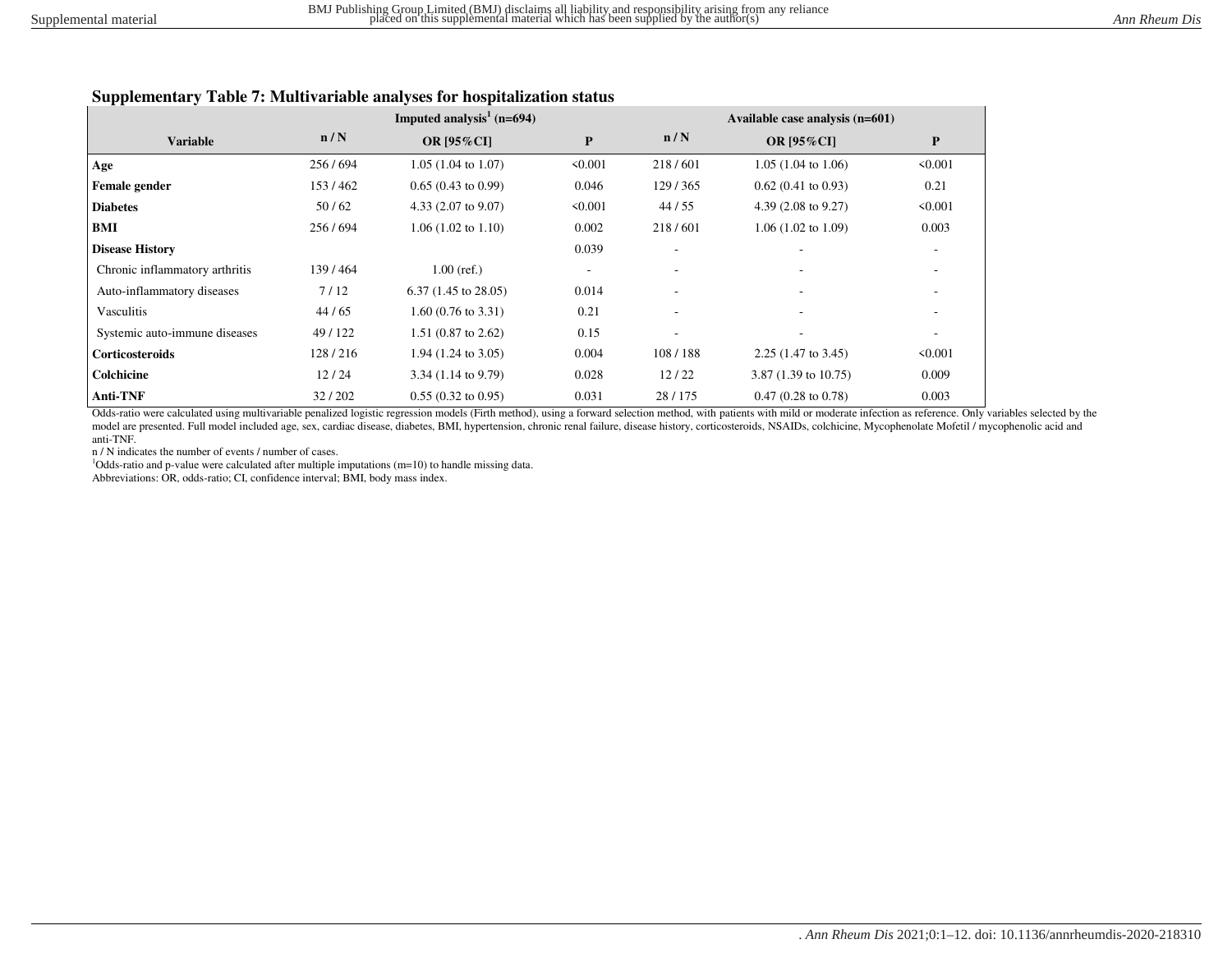#### **Supplementary Table 8: Differences in predefined confounders factors between cases and controls before and after propensity score matching**

|                 |                                                                               | <b>Before matching</b>                              |           | After matching                                                                |                                                     |           |  |  |
|-----------------|-------------------------------------------------------------------------------|-----------------------------------------------------|-----------|-------------------------------------------------------------------------------|-----------------------------------------------------|-----------|--|--|
|                 | <b>Cases from</b><br><b>French RMD</b><br><b>COVID-19 cohort</b><br>$(n=218)$ | <b>Controls from</b><br><b>LICORNE</b><br>$(n=280)$ | $ASD(\%)$ | <b>Cases from</b><br><b>French RMD</b><br><b>COVID-19 cohort</b><br>$(n=175)$ | <b>Controls from</b><br><b>LICORNE</b><br>$(n=175)$ | $ASD(\%)$ |  |  |
| Age             | $65.0 \pm 16.4$                                                               | $62.9 \pm 15.0$                                     | 13.2      | $64.1 \pm 16.2$                                                               | $64.6 \pm 15.3$                                     | 3.3       |  |  |
| Sex (Male)      | 89 (40.8)                                                                     | 194(69.3)                                           | 59.7      | 89 (50.9)                                                                     | 93(53.1)                                            | 4.6       |  |  |
| BMI             | $27.5 \pm 6.3$                                                                | $29.2 \pm 6.7$                                      | 26.0      | $28.1 \pm 6.6$                                                                | $28.3 \pm 6.3$                                      | 3.2       |  |  |
| Cardiac disease | 57(26.1)                                                                      | 66(23.6)                                            | 6.0       | 44(25.1)                                                                      | 43(24.6)                                            | 1.3       |  |  |
| <b>Diabetes</b> | 45(20.6)                                                                      | 79 (28.2)                                           | 17.7      | 42(24.0)                                                                      | 40(22.9)                                            | 2.7       |  |  |
| Hypertension    | 97(44.5)                                                                      | 141(50.4)                                           | 11.8      | 80(45.7)                                                                      | 79(45.1)                                            | 1.2       |  |  |
| Renal failure   | 27(12.4)                                                                      | 26(9.3)                                             | 10.0      | 19(10.9)                                                                      | 18(10.3)                                            | 1.9       |  |  |

Values are presented as mean ± standard deviation or frequency (percentage).

Abbreviations: ASD, absolute standardized difference; BMI, body mass index.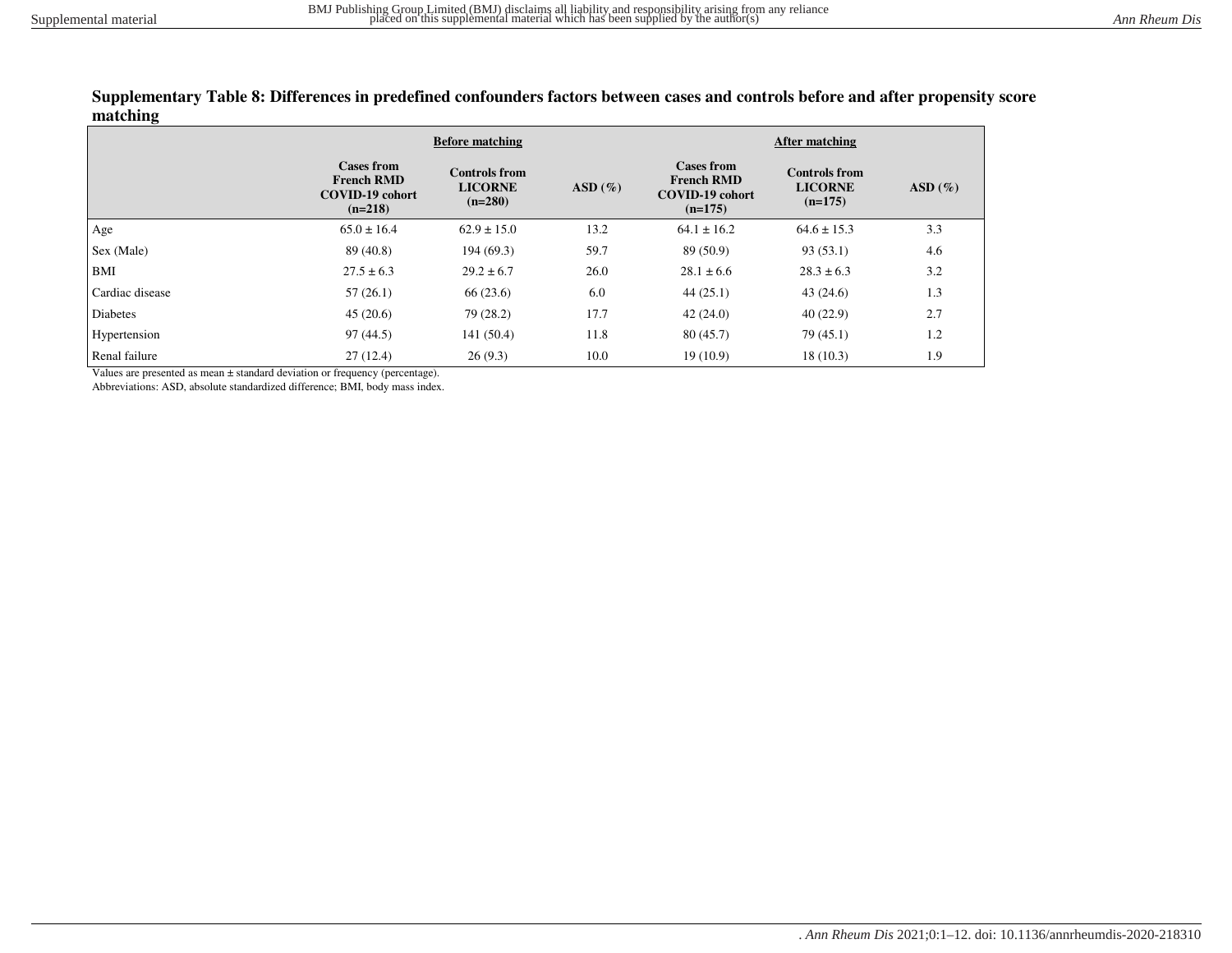## **Supplementary Table 9. Summary of deaths during study**

| <b>Patient Number</b><br>Age/Gender | <b>Type of</b><br>inflammatory RMD                | <b>Comorbidities</b>                                                                            | Concomitant<br>corticosteroids | <b>DMARDs</b>                         | COVID-19<br>Pulmonary<br>complication | COVID-19<br>treatment                         |
|-------------------------------------|---------------------------------------------------|-------------------------------------------------------------------------------------------------|--------------------------------|---------------------------------------|---------------------------------------|-----------------------------------------------|
| $\mathcal{I}$<br>34/M               | Behçet disease                                    | <b>Diabetes</b><br>Hypertension<br>Obesity (BMI=43)                                             | none                           | Colchicine                            | Yes                                   | <b>HCQ</b><br>Corticosteroids<br>Anti-IL6     |
| $\overline{c}$<br>37/M              | Systemic Sclerosis                                | Cardiac disease<br>Hypertension<br><b>ILD</b><br>Stroke                                         | 10 mg/day                      | Mycophenolate<br>Mofetil<br>Rituximab | Yes                                   | none                                          |
| $\mathfrak{Z}$<br>50/M              | <b>Rheumatoid Arthritis</b>                       | Cancer                                                                                          | 4 mg/day                       | Methotrexate<br>Rituximab             | Yes                                   | Azithromycin                                  |
| $\overline{4}$<br>57/M              | Recurrent periodic<br>fever and AA<br>amyloidosis | Hypertension<br>Renal insufficiency                                                             | none                           | Colchicine<br>Anakinra                | Yes                                   | none                                          |
| 5<br>58/M                           | Inflammatory<br>Myopathy                          | Smoker                                                                                          | $10$ mg/day                    | none                                  | Yes                                   | Lopinavir<br>Ritonavir                        |
| 6<br>61/F                           | Sarcoidosis                                       | Cardiac disease<br><b>COPD</b><br><b>Diabetes</b><br>Hypertension<br>Obesity (BMI=38)<br>Smoker | 7.5 mg/day                     | Methotrexate<br>Infliximab            | Yes                                   | Lopinavir<br>Ritonavir                        |
| $\mathcal{I}$<br>62/M               | Spondyloarthritis                                 | Renal insufficiency                                                                             |                                | Adalimumab                            | Yes                                   | none                                          |
| $\boldsymbol{8}$<br>63/F            | Systemic Lupus<br>Erythematosus                   | <b>Diabetes</b><br>Hypertension<br>Obesity (BMI=33)                                             | $15 \text{ mg/day}$            | <b>HCQ</b>                            | Yes                                   | none                                          |
| 9<br>63/F                           | Systemic Lupus<br>Erythematosus                   | Hypertension<br>Renal insufficiency                                                             | 5 mg/day                       | Mycophenolate<br>Mofetil              | Yes                                   | none                                          |
| 10<br>64/F                          | <b>Rheumatoid Arthritis</b>                       | <b>Diabetes</b><br>Hypertension<br><b>PID</b>                                                   | 5 mg/day                       | <b>HCQ</b><br>Rituximab               | Yes                                   | Azithromycin<br><b>HCQ</b><br>Corticosteroids |
| II<br>66/M                          | Psoriatic arthritis                               | Asthma                                                                                          |                                | Adalimumab                            | Yes                                   | none                                          |
| 12<br>67/F                          | <b>Rheumatoid Arthritis</b>                       | Cancer<br>Hypertension<br>Smoker                                                                | 75 mg/day                      | none                                  | Yes                                   | none                                          |
| 13<br>68/M                          | <b>ANCA</b> vasculitis                            | Renal insufficiency                                                                             | 5 mg/day                       | Rituximab                             | Yes                                   | none                                          |
| 14<br>69/M                          | <b>ANCA</b> vasculitis                            | Renal insufficiency                                                                             | none                           | Azathioprine                          | Yes                                   | none                                          |
| 15<br>69/F                          | <b>UCTD</b>                                       | none                                                                                            | none                           | Methotrexate                          | Yes                                   | none                                          |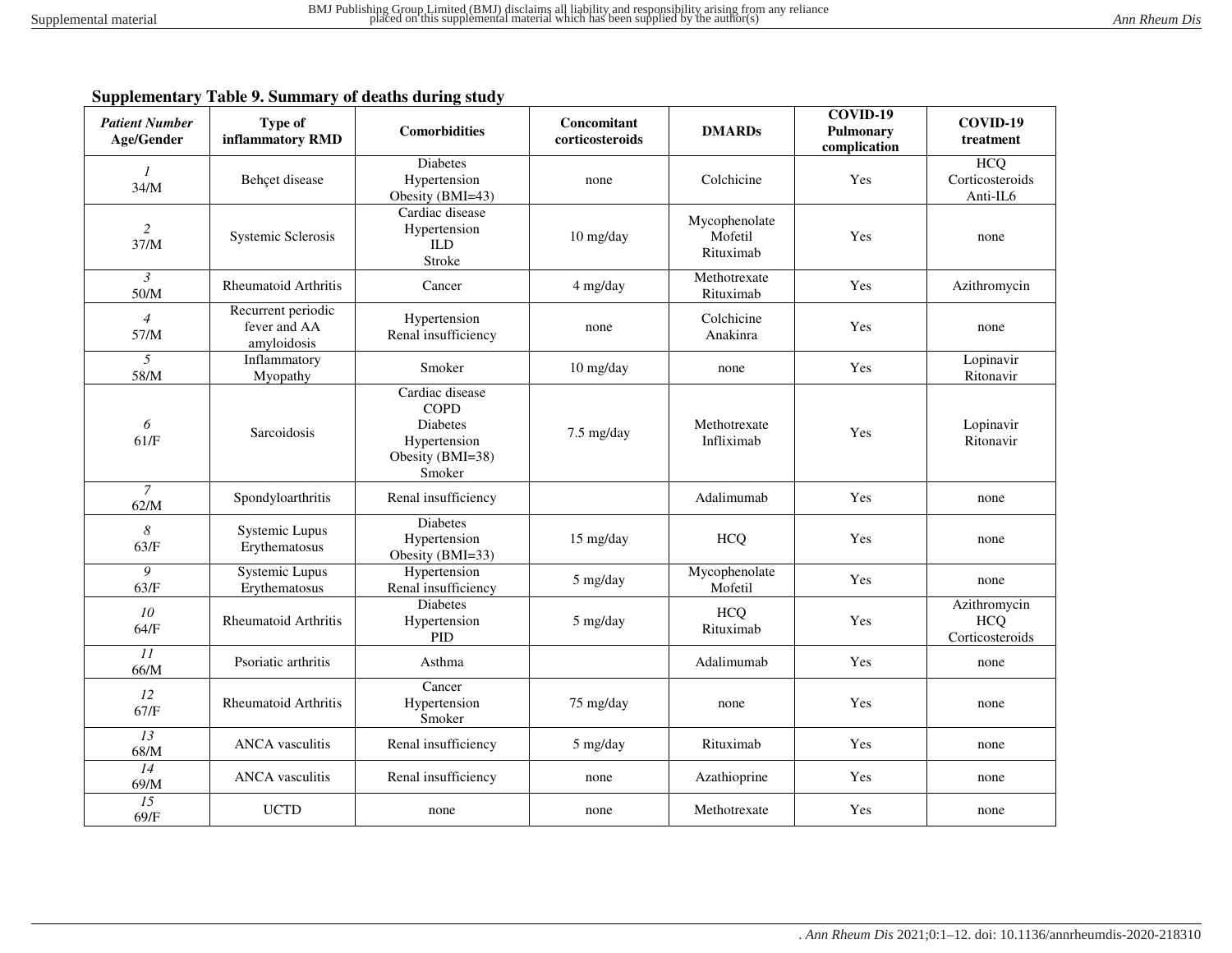| 16<br>$70/M$            | Systemic Sclerosis           | Cardiac disease<br>PID<br>Stroke                                          | none                              | <b>Bosentan</b>            | Yes            | none                                          |
|-------------------------|------------------------------|---------------------------------------------------------------------------|-----------------------------------|----------------------------|----------------|-----------------------------------------------|
| 17<br>72/M              | Polymyalgia<br>rheumatica    | <b>Diabetes</b>                                                           | 10 mg/day                         | none                       | Yes            | none                                          |
| $18\,$<br>75/M          | <b>ANCA</b> vasculitis       | Cancer<br><b>COPD</b><br>Hypertension                                     | 30 mg/day                         | Rituximab                  | No             | Azithromycin<br><b>HCQ</b><br>Corticosteroids |
| 19<br>75/F              | Auto-inflammatory<br>disease | Cardiac disease<br><b>COPD</b>                                            | 3 mg/day                          | Lenalidomide<br>Bortezomib | Yes            | Lopinavir<br>Ritonavir                        |
| 20<br>75/M              | Sjögren syndrome             | Cardiac disease<br><b>Diabetes</b><br>Hypertension<br>Renal insufficiency | none                              | none                       | Yes            | none                                          |
| 21<br>76/F              | Inflammatory<br>Myopathy     | Cardiac disease<br>Hypertension<br>Obesity (BMI=30)                       | 10 mg/day                         | Immunoglobulin             | Yes            | none                                          |
| 22<br>77/F              | <b>Rheumatoid Arthritis</b>  | Cardiac disease<br>Hypertension                                           | $7.5 \text{ mg/day}$              | none                       | No             | Corticosteroids                               |
| 23<br>78/M              | <b>ANCA</b> vasculitis       | none                                                                      | $50 \frac{\text{mg}}{\text{day}}$ | Rituximab                  | Yes            | none                                          |
| 24<br>78/F              | <b>Rheumatoid Arthritis</b>  | Hypertension<br>Renal insufficiency                                       | $2.5$ mg/day                      | Methotrexate               | Yes            | none                                          |
| 25<br>78/M              | <b>Rheumatoid Arthritis</b>  | Cancer<br>Obesity (BMI=31)                                                | 5 mg/day                          | Methotrexate<br>Abatacept  | Yes            | none                                          |
| 26<br>78/M              | <b>MCTD</b>                  | Hypertension<br>Obesity (BMI=34)<br><b>PID</b>                            | 10 mg/day                         | Cyclophosphamide           | Yes            | none                                          |
| 27<br>80/F              | <b>Rheumatoid Arthritis</b>  | Cardiac disease                                                           | 1 mg/day                          | Etanercept                 | N <sub>o</sub> | none                                          |
| 28<br>80/M              | Periodic fever               | <b>COPD</b><br>Cardiac disease<br>Hypertension<br>Smoker                  | none                              | Colchicine<br>Anakinra     | Yes            | none                                          |
| 29<br>$80/M$            | <b>Rheumatoid Arthritis</b>  | <b>Diabetes</b><br>Hypertension<br>Renal insufficiency                    | 5 mg/day                          | none                       | N <sub>0</sub> | Lopinavir<br>Ritonavir                        |
| $\overline{30}$<br>81/F | <b>Rheumatoid Arthritis</b>  | Hypertension                                                              | 20 mg/day                         | Methotrexate               | Yes            | Corticosteroids                               |
| 31<br>81/F              | <b>Rheumatoid Arthritis</b>  | Hypertension                                                              | $3$ mg/day                        |                            | Yes            | none                                          |
| $\overline{32}$<br>82/M | Psoriatic arthritis          | none                                                                      | none                              | none                       | Yes            | none                                          |
| $\overline{33}$<br>82/F | Rheumatoid Arthritis         | Hypertension                                                              | 5 mg/day                          | Methotrexate               | No             | none                                          |
| 34                      | Rheumatoid Arthritis         | Cardiac disease                                                           | 18 mg/day                         | Tofacitinib                | Yes            | none                                          |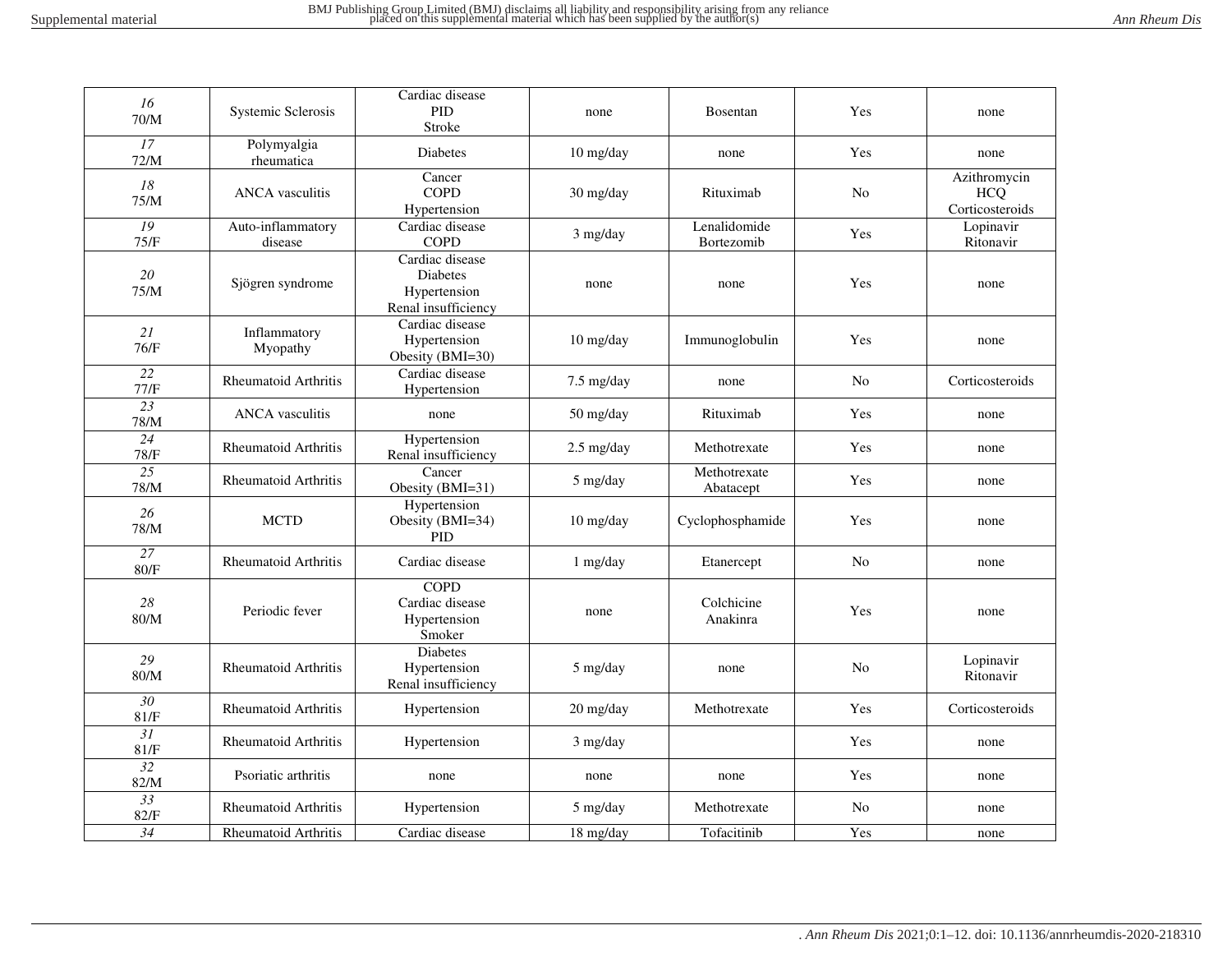| 82/F                    |                                     | Hypertension                                                                           |             |              |     |                            |
|-------------------------|-------------------------------------|----------------------------------------------------------------------------------------|-------------|--------------|-----|----------------------------|
| 35<br>82/F              | Sjögren syndrome                    | Asthma<br><b>Diabetes</b><br>Hypertension<br>Obesity (BMI=35)<br><b>ILD</b>            | 65 mg/day   | none         | Yes | none                       |
| 36<br>83/F              | Giant cell arteritis                | Cardiac disease<br>Diabetes<br>Hypertension<br>Obesity (BMI=33)<br>Renal insufficiency | 3 mg/day    | Tocilizumab  | Yes | none                       |
| 37<br>83/F              | Psoriatic arthritis                 | Cardiac disease<br><b>Diabetes</b><br>Hypertension<br>Obesity (BMI=30)                 | none        | none         | Yes | Lopinavir<br>Ritonavir     |
| $\overline{38}$<br>84/F | <b>ANCA</b> vasculitis              | Hypertension<br>Stroke                                                                 | none        | none         | Yes | none                       |
| 39<br>84/M              | Polymyalgia<br>rheumatica           | Cardiac disease<br>Hypertension                                                        | 10 mg/day   | none         | Yes | Darunavir<br>Ritonavir     |
| $40\,$<br>84/M          | <b>Adult onset Still</b><br>disease | Cancer<br>Cardiac disease<br>Renal insufficiency<br>Smoker<br>Stroke                   | none        | none         | Yes | none                       |
| 41<br>85/F              | <b>Rheumatoid Arthritis</b>         | Hypertension                                                                           | 10 mg/day   | none         | Yes | none                       |
| 42<br>85/M              | Giant cell arteritis                | <b>Diabetes</b><br>Hypertension                                                        | $10$ mg/day | none         | Yes | none                       |
| $\overline{43}$<br>85/M | Giant cell arteritis                | Hypertension<br>Obesity (BMI=37)                                                       | 4 mg/day    | Methotrexate | Yes | Azithromycin<br><b>HCQ</b> |
| 44<br>85/M              | Giant cell arteritis                | Cardiac disease<br>Hypertension                                                        | 10 mg/day   | none         | No  | none                       |
| 45<br>85/F              | Inflammatory<br>Myopathy            | Hypertension<br>Obesity (BMI=33)                                                       | 70 mg/day   | Colchicine   | Yes | <b>HCQ</b>                 |
| 46<br>86/F              | <b>Rheumatoid Arthritis</b>         | Cardiac disease<br><b>Diabetes</b><br>Hypertension<br>Obesity (BMI=31)                 | none        | none         | No  | none                       |
| 47<br>86/F              | Rheumatoid Arthritis                | <b>Diabetes</b><br>Hypertension<br>Obesity (BMI=42)<br>Renal insufficiency             | none        | Tofacitinib  | Yes | <b>HCQ</b><br>Azithromycin |
| 48<br>86/F              | <b>Rheumatoid Arthritis</b>         | <b>Diabetes</b><br>Hypertension                                                        | none        | Methotrexate | Yes | none                       |
| 49                      | ANCA vasculitis                     | Cardiac disease                                                                        | 10 mg/day   | none         | Yes | Corticosteroids            |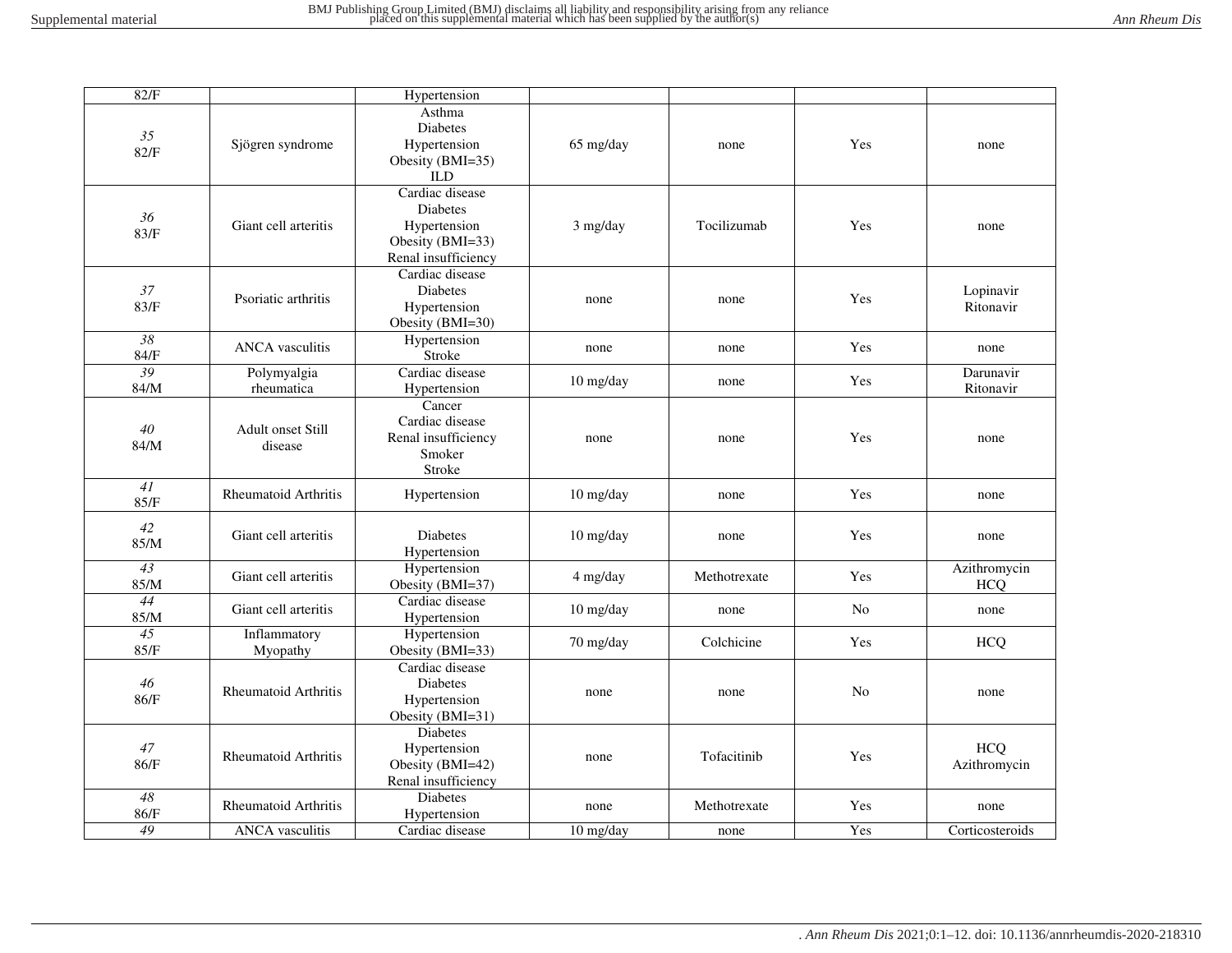| 87/F                    |                             | <b>COPD</b>                                                                        |            |              |     |                 |
|-------------------------|-----------------------------|------------------------------------------------------------------------------------|------------|--------------|-----|-----------------|
|                         |                             | Hypertension                                                                       |            |              |     |                 |
|                         |                             | Renal insufficiency                                                                |            |              |     |                 |
| 50<br>87/F              | <b>Rheumatoid Arthritis</b> | Asthma<br><b>Diabetes</b><br>Obesity (BMI=42)<br><b>ILD</b><br>Renal insufficiency | none       | Methotrexate | Yes | none            |
| 51<br>87/F              | Sarcoidosis                 | Cardiac disease<br><b>Diabetes</b><br>Obesity (BMI=45)<br>Renal insufficiency      | 7.5 mg/day | none         | Yes | <b>HCQ</b>      |
| 52<br>87/M              | <b>Rheumatoid Arthritis</b> | Cancer<br>Cardiac disease<br><b>Diabetes</b><br>Hypertension                       | 10 mg/day  | Methotrexate | Yes | Corticosteroids |
| $\overline{53}$<br>88/M | <b>ANCA</b> vasculitis      | Cardiac disease<br>Renal insufficiency                                             | 55 mg/day  | Rituximab    | Yes | Corticosteroids |
| 54<br>88/F              | <b>Rheumatoid Arthritis</b> | Cardiac disease<br>Hypertension<br>Stroke<br>Renal insufficiency                   | 75 mg/day  | none         | Yes | <b>HCQ</b>      |
| 55<br>88/F              | Giant cell arteritis        | Cardiac disease<br><b>Diabetes</b><br>Hypertension<br><b>ILD</b><br>Smoker         | none       | none         | Yes | none            |
| 56<br>89/M              | <b>Rheumatoid Arthritis</b> | Cardiac disease<br>Hypertension<br><b>ILD</b>                                      | 5 mg/day   | Methotrexate | Yes | none            |
| 57<br>95/M              | Polymyalgia<br>rheumatica   | Cardiac disease                                                                    | 7 mg/day   | none         | Yes | Corticosteroids |
| 58<br>98/F              | Polymyalgia<br>rheumatica   | Cardiac disease<br><b>COPD</b><br>Hypertension<br>Renal insufficiency              | none       | none         | Yes | none            |

HCQ, hydroxychloroquine; RMD, rheumatic musculoskeletal diseases; BMI, body mass index; COPD, chronic obstructive pulmonary disease; ILD, interstitial lung disease; UCTD, undifferentiated connective tissue diseases; MCTD, mixed connective tissue diseases.